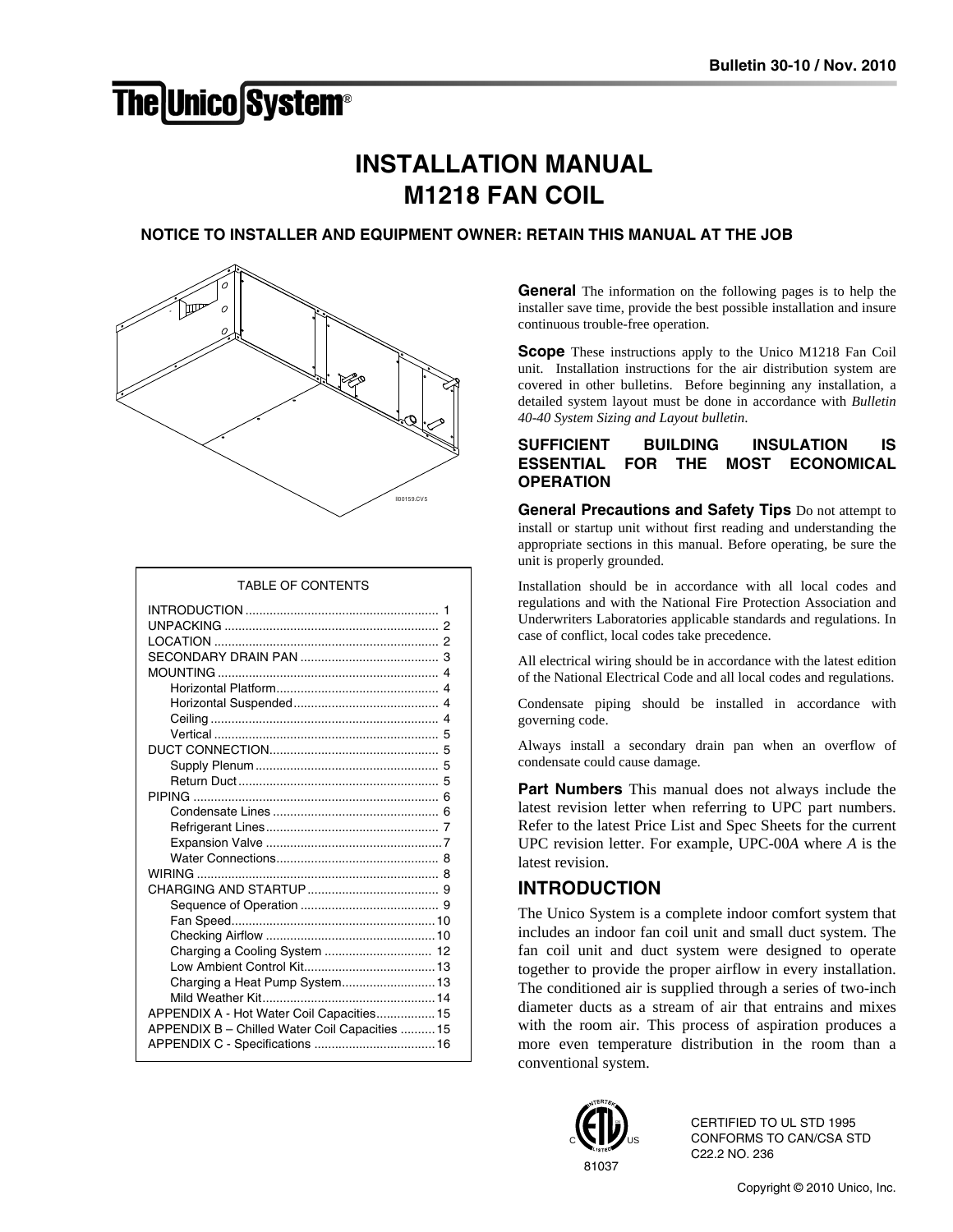

The Unico M1218 Fan Coil unit is a single packaged unit. The cooling and heating coils are contained within the same cabinet. The unit can be mounted in a vertical-upflow or horizontal-flow configuration. The coils can be combined as a heating-only, cooling-only, or heating and cooling fan coil unit. See Fig. 1.

The unit is available in one size; 38-in L x 20-in W x 12-in H (965-mm x 508 mm x 305-mm). The heating only system includes the blower/motor and a hot water coil. The cooling only system includes the blower/motor and a cooling coil. For the heating and cooling system both coils are provided.

The cooling coil may be a refrigerant coil, a heat pump coil, or a chilled water coil. The electrical panel is located inside of the cabinet.

## **UNPACKING**

All units are inspected prior to shipping and are carefully packaged in individual cartons. Inspect all cartons prior to unpacking. Notify carrier of any damage.

Open the carton to remove the unit. Inspect unit for visible



signs of concealed damage and notify carrier of any such damage. All materials are sold FOB Factory and it is the responsibility of the consignee to file any claims with the delivering carrier for materials received in a damaged condition. **Open the blower access panel to remove the motor shipping support. See Fig. 2.** . **The expansion valve is shipped loose and is located in the coil compartment near the connections.** 

## **MOUNTING**

The unit comes factory ready for horizontal or vertical airflow applications (see Fig. 1) and may be mounted to a structure using the optional mounting rails (*UPC 95)*.

## **LOCATION**

Locate the air handler to minimize the number of plenum elbows and fittings while keeping the supply duct runs as short as possible. (See *Bulletin 40-30, Component Layout*). The fully insulated cabinet allows installation with zero clearance to the top, bottom, or sides of the unit. However, clearance must be provided for servicing which is dependent on how the unit is installed. Servicing of the blower/motor assembly and coils can be performed in three different ways:

- 1. The complete top panel, which is attached to blower/motor assembly, can be removed. To do this, the motor leads must be disconnected in the control compartment.
- 2. For side access remove the control panel, cooling coil panel, or heating panel which are located on the same side as the refrigerant, drain, and water connections.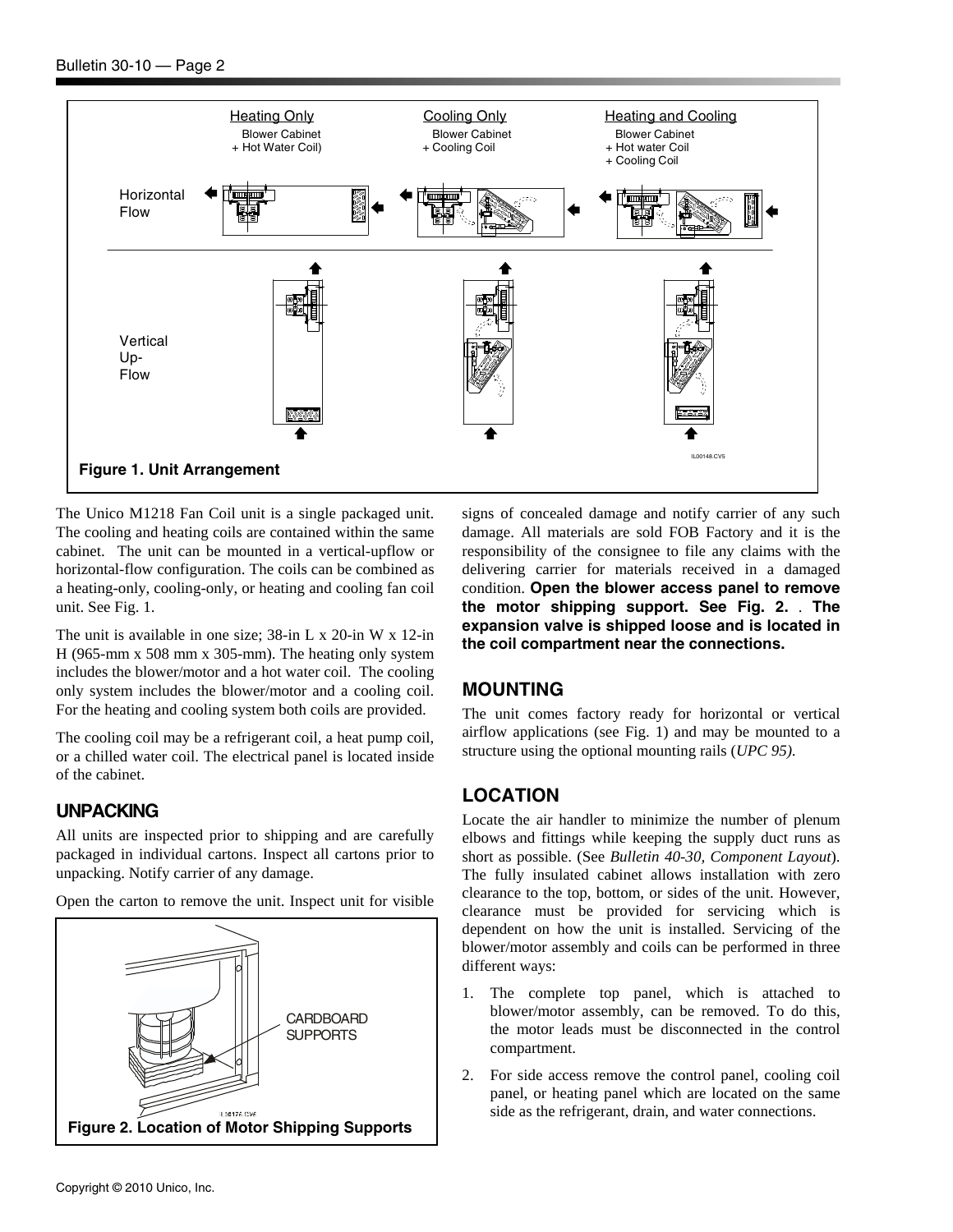

3. Where the unit is suspended or mounted on the wall using the mounting rails, the panel below the blower/motor assembly can be removed for servicing. In this case access to the coils must be from the side access panels. See Fig. 3.

Position the return air box and filter near the unit allowing at least one 90° bend in the return duct for proper acoustical performance. Fig. 4 shows a typical horizontal attic installation

The standard return duct is 10 feet (3 m) in length so it may have to be cut to avoid bunching if the distance to the unit is significantly less than 100 inches. If needed, up to two return ducts can be coupled to make a 20-ft (6-m) duct. The minimum length should be 6 feet (2 m). When given a choice, maximize the distance and make at least one 90° bend for the best sound attenuation.

Each unit is designed to fit into a small space where a conventional unit could not be used. The 12-in. height allows the unit to fit through joists or studs spaced at least 16-inches (406 mm) on center. If no access is provided, an opening must be cut. It is suggested to use the opening required for the return air box, especially in an attic installation. The opening size for the return air box is listed in Table 1. If the joists or studs are significantly less than 16 inches (406 mm) center-to-center or running the wrong direction it would be necessary to cut and header the joists.

|  |  |  | Table 1. Return Air Box Opening |
|--|--|--|---------------------------------|
|--|--|--|---------------------------------|

| Model | Size of Opening<br>Return Air Box Part No.<br>Inches (mm) |                                       |  |  |  |
|-------|-----------------------------------------------------------|---------------------------------------|--|--|--|
| 1218  | UPC-01-1218                                               | 14 3/8 x 20 1/2<br>$(365 \times 521)$ |  |  |  |

## **Secondary Drain Pan**

Where an overflow of condensate could cause water damage, a secondary drain pan **MUST BE INSTALLED**. Place the drain pan on the mounting base, platform or angle iron support frame. Be sure to allow enough room for the drain line and connection (refer to Table 2). The unit should be placed over the secondary drain pan. Use rubber pads for isolation to raise the unit high enough in the secondary drain pan for the drain line to clear the side.

#### **Table 1. Secondary Drain Pan**

| Unit Size | Part No. | <b>Dimensions</b><br>inches (mm) |
|-----------|----------|----------------------------------|
| M1218     | $UPC-94$ | 42 x 24<br>$(1066 \times 610)$   |

† NOTE — The drain fitting extends 7/8 inch (22 mm) beyond this dimension.



**Figure 4. Typical Horizontal Attic Installation, M1218**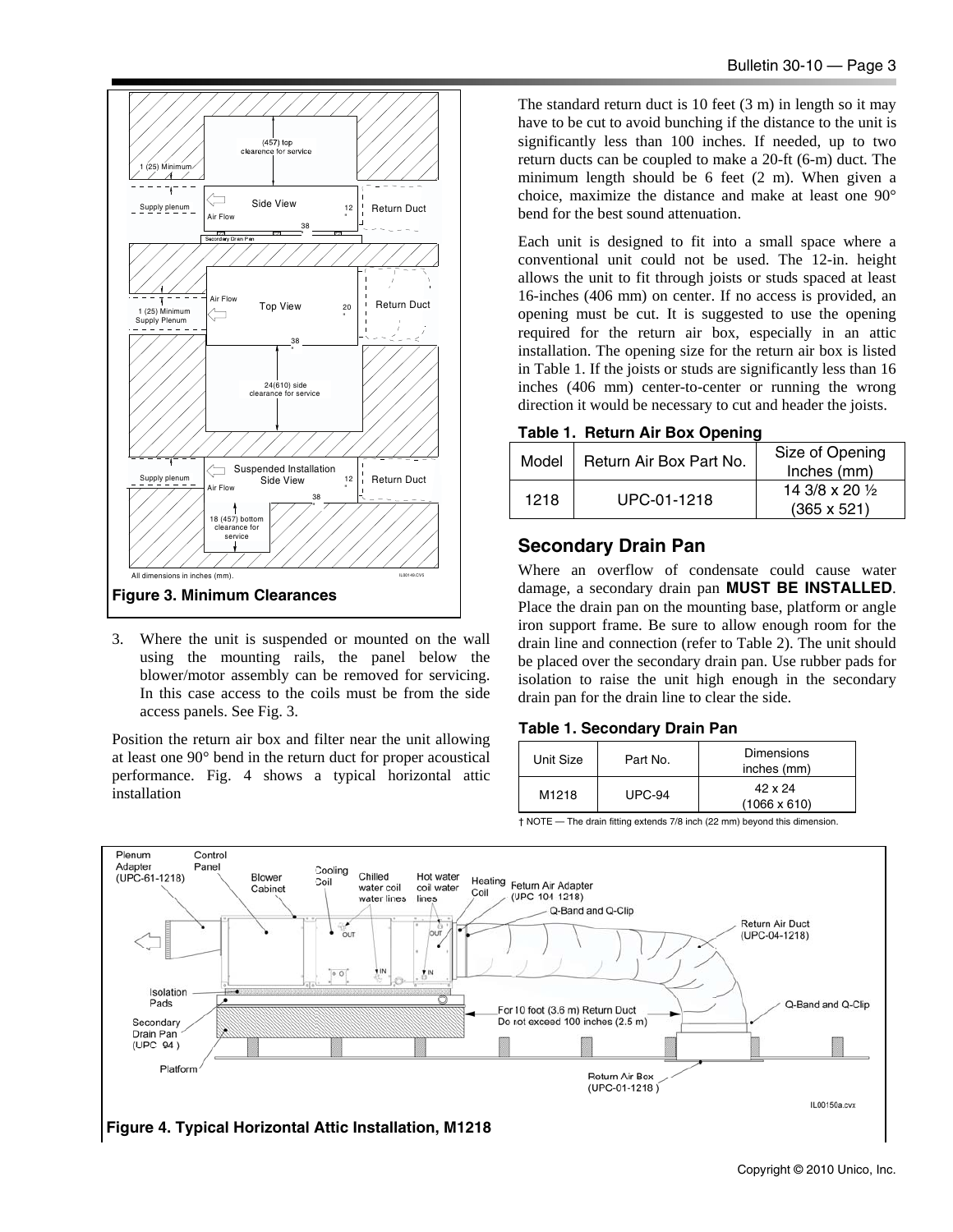## **Horizontal Platform Mounting**

Mount the unit horizontally when vertical height is limited such as in an attic or crawl space. It is easiest to mount the unit on a platform but care must be taken to assure proper drain line pitch.

The platform height must allow for proper pitch of the condensate drain lines — at least ¼ inch drop per lineal foot (20 mm per meter). The platform can be built from a sheet of ½ inch (13 mm) plywood and stud frame. Table 3. Lists the maximum horizontal drain line run for various framing materials and still provide adequate drainage.

**Table 2. Horizontal Distance of Drain Piping for Different Framing Materials** 

| Frame Lumber:                     | $2 \times 4$ | $2 \times 6$                | $2 \times 8$ | $12 \times 10$ |  |
|-----------------------------------|--------------|-----------------------------|--------------|----------------|--|
| Max. Horizontal Run,<br>ft. $(m)$ |              | $18(5)$ 26(8) 34(10) 42(13) |              |                |  |

The platform size should be a minimum of  $24 \times 42$  inches (610 x 1066 mm).

Place secondary drain pan on platform and unit on top of isolation pads inside of secondary drain pan. Be sure that the unit is raised high enough in the drain pan to allow for primary drain line condensate connection.



## **Horizontal Suspended Mounting**

The unit can also be suspended from the ceiling or rafters. The preferred method is to support the unit and the secondary drain pan from underneath with angle iron supports (see Fig. 6). As an alternative, the unit can be hung with the mounting rails.

#### **CAUTION. DO NOT HANG UNIT FROM TOP OF CABINET IF NOT USING MOUNTING RAILS TO AVOID DAMAGING THE EQUIPMENT.**

Use either four (4) chains or steel cables with 80 lbs. (36 kg) test strength to hang the unit. Use eyebolts and 'J" hooks as applicable to attach the chains or cables to the unit and the ceiling.

Place the unit inside of the secondary drain pan as you would for platform support with the angle iron supports lengthwise under the secondary drain pan. Level the unit by adjusting the length of the chains or cables.

If using the alternative method, hang the secondary drain pan from the unit using self-tapping screws and metal straps or wires. Adjust the straps or wires to pitch the secondary drain pan toward the drain connection.

## **Ceiling Mounting**

If desired, the unit can be mounted flush to the ceiling (see Fig. 7) using the optional mounting rails (UPC–95). Remove top screws from both sides of the unit. Align holes on mounting rails with the holes on the unit. Fasten mounting rails to the unit with the screws that were removed earlier. Attach unit to a structural member. Refer to Fig. 8 for the screw hole pattern. Suspend secondary drain pain from the unit with metal straps or wires.



## **Vertical Rail Mounting**

The unit can only be mounted in the vertical up-flow configuration. The vertical rail mounting method is shown in Figure 9. Mark hole pattern on wall and install stud screws or lag screws (see Fig. 8).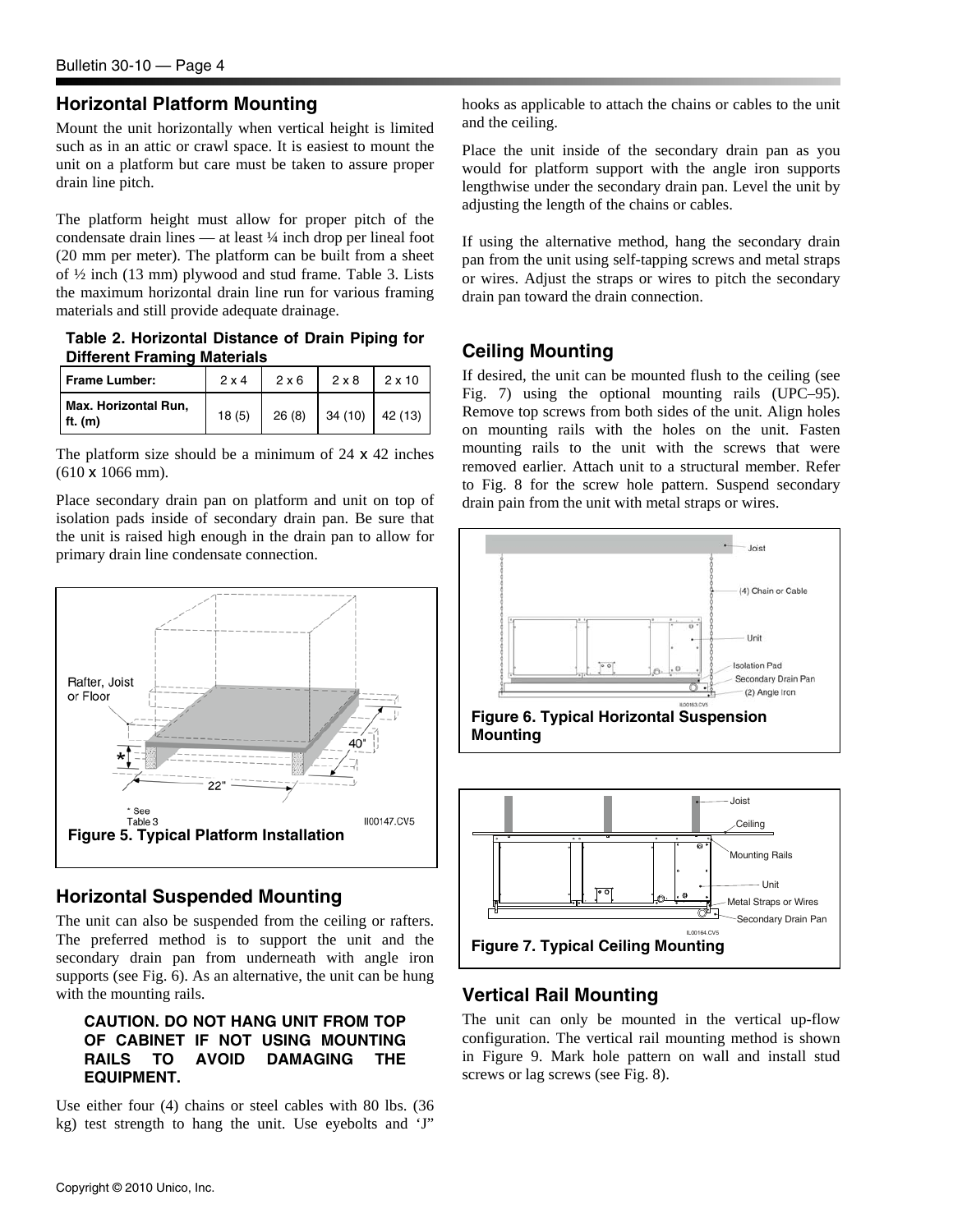To install the unit vertically, such as in a closet, basement, or utility room, attach the mounting rails (UPC 95) to the top of the unit as explained previously. Screw or nail a temporary board to the wall at the bottom of the location where the unit will be mounted. The unit will rest on this board during mounting. If the wall covering is not adequate enough to hold the weight of the unit, use lag screws to attach the rails to the structure. Use six (6) lag screws a minimum of 3 inches (77 mm) long, which will be screwed directly into a stud or structural member. If the wall covering is sufficient, toggle screws may be used to mount the unit. The board can be moved when the mounting of the



unit is completed.

## **DUCT CONNECTION**

#### **Supply Plenum**

The standard supply plenum is a 7-inch (178-mm) diameter duct, although this can be reduced to a 6-inch (152-mm)



diameter duct. The M1218 plenum adapter (UPC-61-1218) provides a convenient connection to a 7 in (178-mm) duct.

The supply plenum can be a 7-inch ID rigid round fiberglass or a sheet metal duct with a minimum thickness of 26 gage. Refer to a separate bulletin for the installation of the ductwork.

A 6-in plenum can be used so long as a 7-in duct is attached to the unit and is then reduced at least 4-ft from the unit.

To attach the plenum adapter to the unit, align the holes on the adapter with the holes located around the supply outlet on the unit. Mount the adapter with six (6) sheet metal screws. See Figure 10.

Attach the plenum to the adapter by inserting it over the collar. Use three (3) or four (4) equally spaced sheet metal screws to secure the duct to the collar and then tape around the seam with UL 181A aluminum tape. Then wrap the 1-in fiberglass blanket duct insulation around the adapter and seal with UL 181A aluminum tape.



#### **Figure 10. Plenum Adapter Installation**

The supply plenum also can be square or rectangular. The inside dimensions of the duct must provide a minimum of 30 sq. in. (194 sq. cm.) of flow area, e.g. 5 x 6-in, 4 x 7  $\frac{1}{2}$ in (125 x 150, 100 x 190 mm). The square 6  $\frac{1}{2}$  x 6  $\frac{1}{2}$ -in (165 x 165 mm) fiberglass plenum that is available from Unico along with matching tees, elbows, and end caps can also be utilized. However, it is recommended that the duct be a minimum of 4 inches (102 mm) in height for the takeoff to mount properly.

#### **Return Duct**

The Unico return air system has a single return that includes the return air box with filter, the acoustical flex return duct, and the return air adapter (refer to Fig. 4). Multiple returns or extra long returns are possible so long as the maximum pressure loss is not exceeded. The return system is designed for a maximum static pressure drop of 0.15 inches of water (37 Pa) including the filter. The return duct should have at least one 90 degree bend between the unit and filter box to reduce sound transmission directly from the unit.

Although Unico only supplies a single return system, the return system can be redesigned for multiple returns. The return duct system is a conventional duct design not high velocity; therefore, the return system may be different;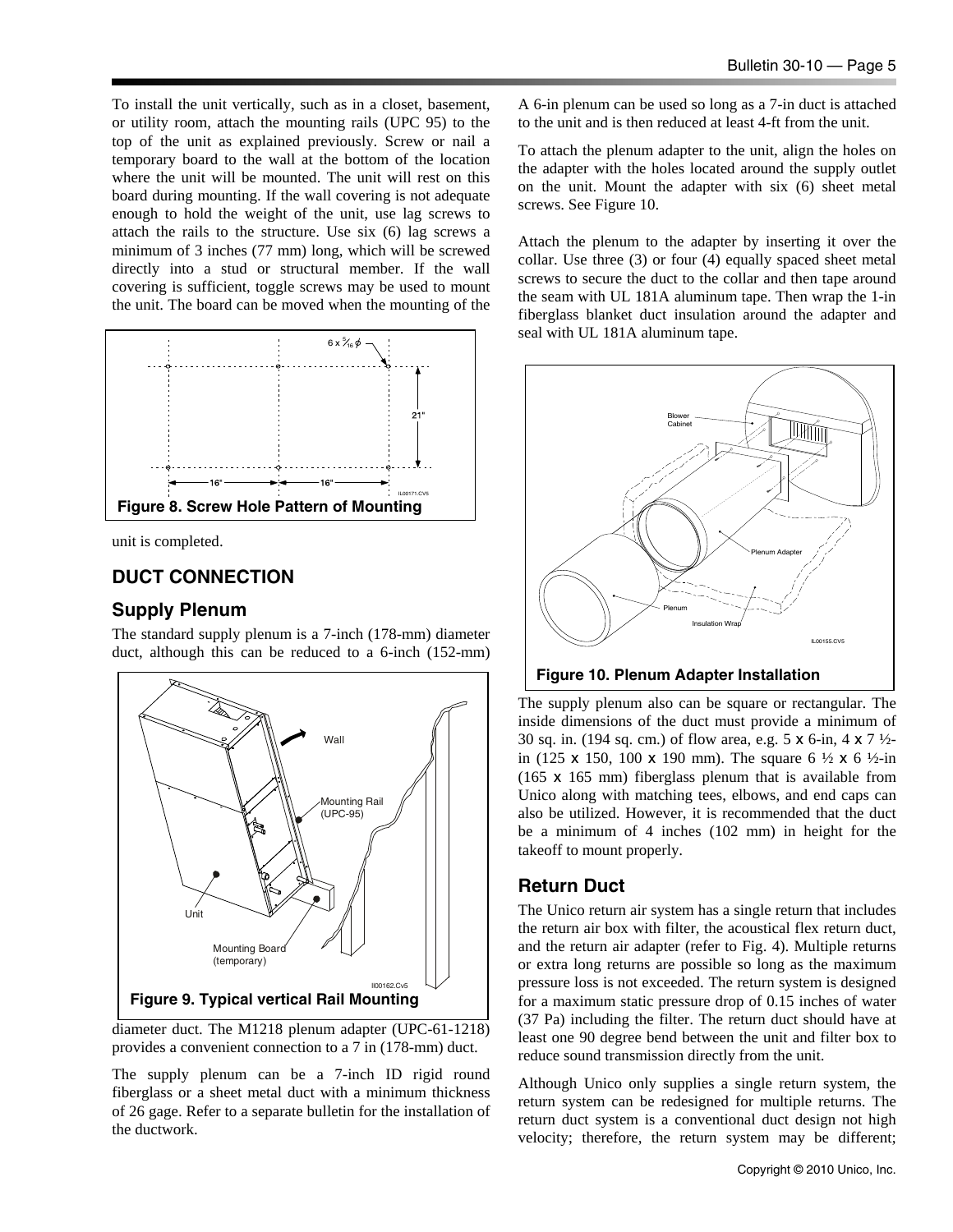provided, the static pressure does not exceed 0.15 inches of water column and there is some form of sound attenuation. Generally, this means sizing the duct for a pressure loss of 0.05 inches of water column at the required airflow and sizing the filter for a pressure drop of 0.10 inches of water column at the required airflow. Sound attenuation can be accomplished with fabricated duct board, lined sheet metal, or acoustical flex (Part number UPC-04-1218). For best attenuation, always have at least one 90 degree bend to eliminate direct line-of-site from the unit to the return opening.

To install the return filter and grille, cut an opening for the return box as specified in Table 1. If the joists or studs are on 16 inch (410 mm) centers, there is no need to build a frame to hold the return air box. Otherwise, it will be necessary to construct a frame around the opening. Center the return air box so the filter frame flange covers all the gaps and make sure the flange is flush against the wall or ceiling. Install the return air box against the frame using nails or screws. Holes are provided in the return air box. Use the four (4) ¼-inch (6.4 mm) holes. The other holes are for mounting the filter grille. See Fig. 11.

Install filter frame into the return air box using four (4) nails





or screws. Insert filter and hold in place by rotating metal clips. Close grille and secure with clips.

Connect the return air adapter to the unit using sheet metal screws. Then attach the return duct to the adapter and to the return air box using the supplied band. Tape the seams with UL 181B duct tape.

#### **PIPING**

All piping must be in accordance with all local codes and ordinances.

#### **Condensate Lines**

The primary drain pan condensate connection is a 1/2 inch (13 mm) female pipe thread fitting and the secondary drain pan connection is a 3/4 inch (19 mm) PVC socket fitting.

Elevate the unit so the condensate lines are pitched at least ¼ inch per lineal foot (20 mm per meter). Trap the condensate line near the unit as shown in Figure 12. In some cases it may be necessary to wrap the condensate line near the unit with insulation to prevent water from condensing on the outside of the pipe. In some climates or locations it may be necessary to protect trap from freezing in the winter.



**Figure 12. Typical Condensate Trap** 

Do not trap the secondary drain line and do not terminate line into the primary drain line. Run secondary drain line so that any drainage will be immediately known without causing damage to property. A typical location is to terminate the secondary drain line above a windowsill so that the drainage splashes on the window. This will serve as an indicator that there is a problem with the primary drain.

An alternative method of notifying the homeowner about a leakage problem is to use a paper fuse and micro switch. See Fig. 13. Install a micro switch upside down on the side of the secondary drain pan. Making sure that the switch is open. Next, sandwich a paper fuse between the switch and the bottom of the drain pan so that the switch is closed. When water is present in the secondary drain pan, the fuse will dissolve and the switch will open causing the outside unit to shut down until it is serviced.

Also available is the Unico Condensate U-Trap which features a clear trap that is easy to visually inspect for clogs. The U-Trap is designed for the *Unico System* with a 2.5 inch (64mm) deep trap to handle the higher static pressures. The U-Traps also feature easy to remove clean-out caps and incorporate to tees to accommodate any piping arrangement (Part No. A00924).

#### **Refrigerant Connections**

**CAUTION: WHEN BRAZING, PURGE WITH NITROGEN GAS TO PREVENT THE FORMATION OF OXIDES.**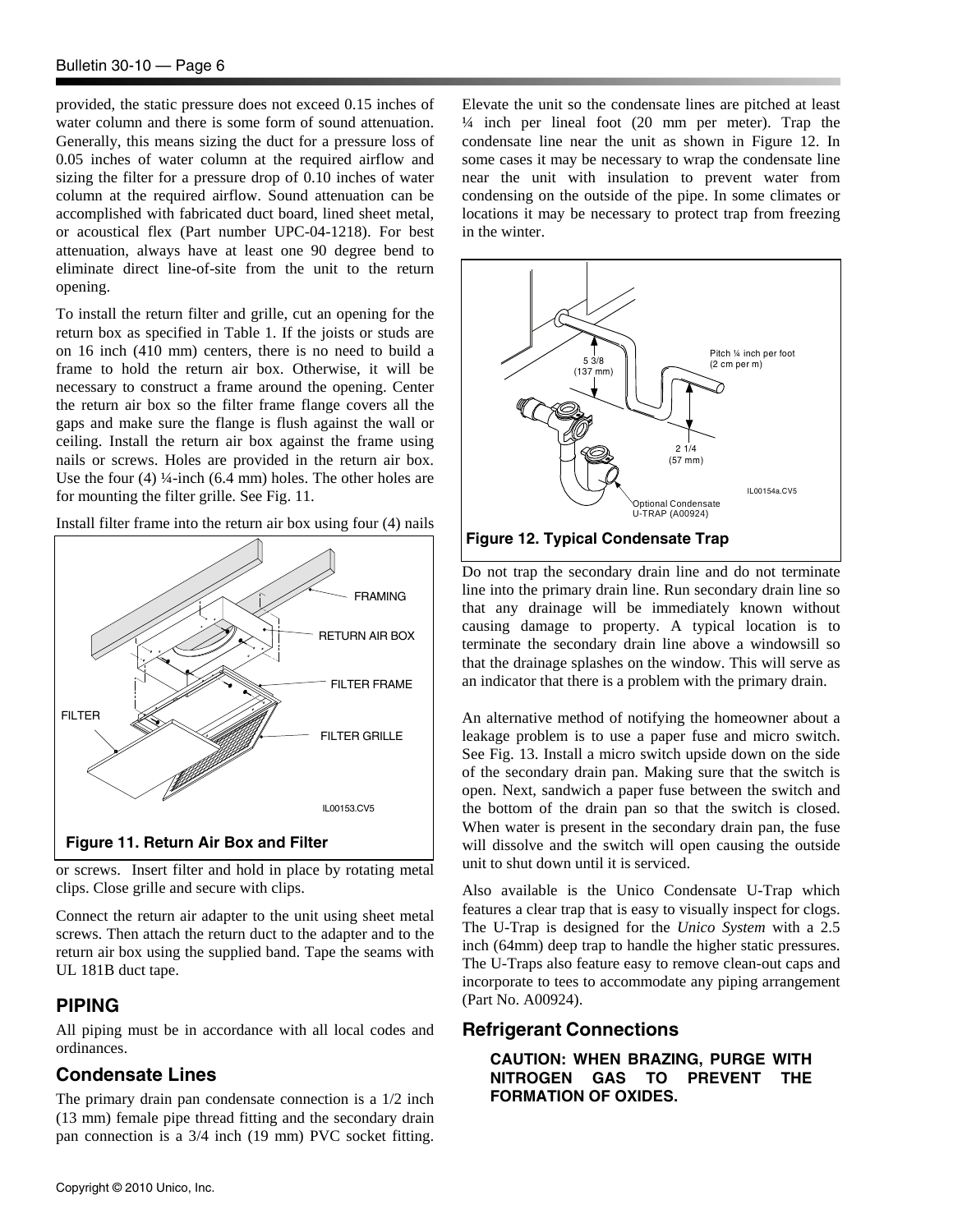

The refrigerant lines are copper sweat connections. The liquid line is 3/8 inch (9.5 mm) OD and the suction line is 5/8 inch (16 mm) OD. Refer to the condensing unit manufacturer's instruction for proper line sizing information based on distance from condenser.

Install a liquid line filter drier as close to the coil as possible to protect the evaporator from foreign object debris. For troubleshooting purposes, especially for attic installations or when using long line sets, an optional moisture indicating sight glass should also be installed between the filter-drier and expansion valve near the indoor unit (see Fig. 14).



## **Expansion Valve.**

The expansion valve is shipped loose inside the unit in the blower section. Install the valve inside the unit as shown in Fig. 15. Use the following steps when installing:

- 1. Remove plastic caps to external equalizer line and distributor inlet.
- 2. Connect valve to distributor and tighten flare nut.
- 3. Connect external equalizer line and tighten flare nut.
- 4. Connect to the outlet the 3/8" (9.5 mm) OD copper refrigerant fitting. Make sure the flare nut is tight.
- 5. After all lines have been connected, pressure check the connections by charging the system with 150 psig of dry nitrogen and check for leaks at all connections.

Locate the bulb at the 12 O'clock position on a horizontal straight section of the 5/8" (16 mm) suction line (see Fig 15). Attach the bulb to the tubing with the two straps that are provided. For satisfactory expansion valve control, good thermal contact between the bulb and the suction line is essential.



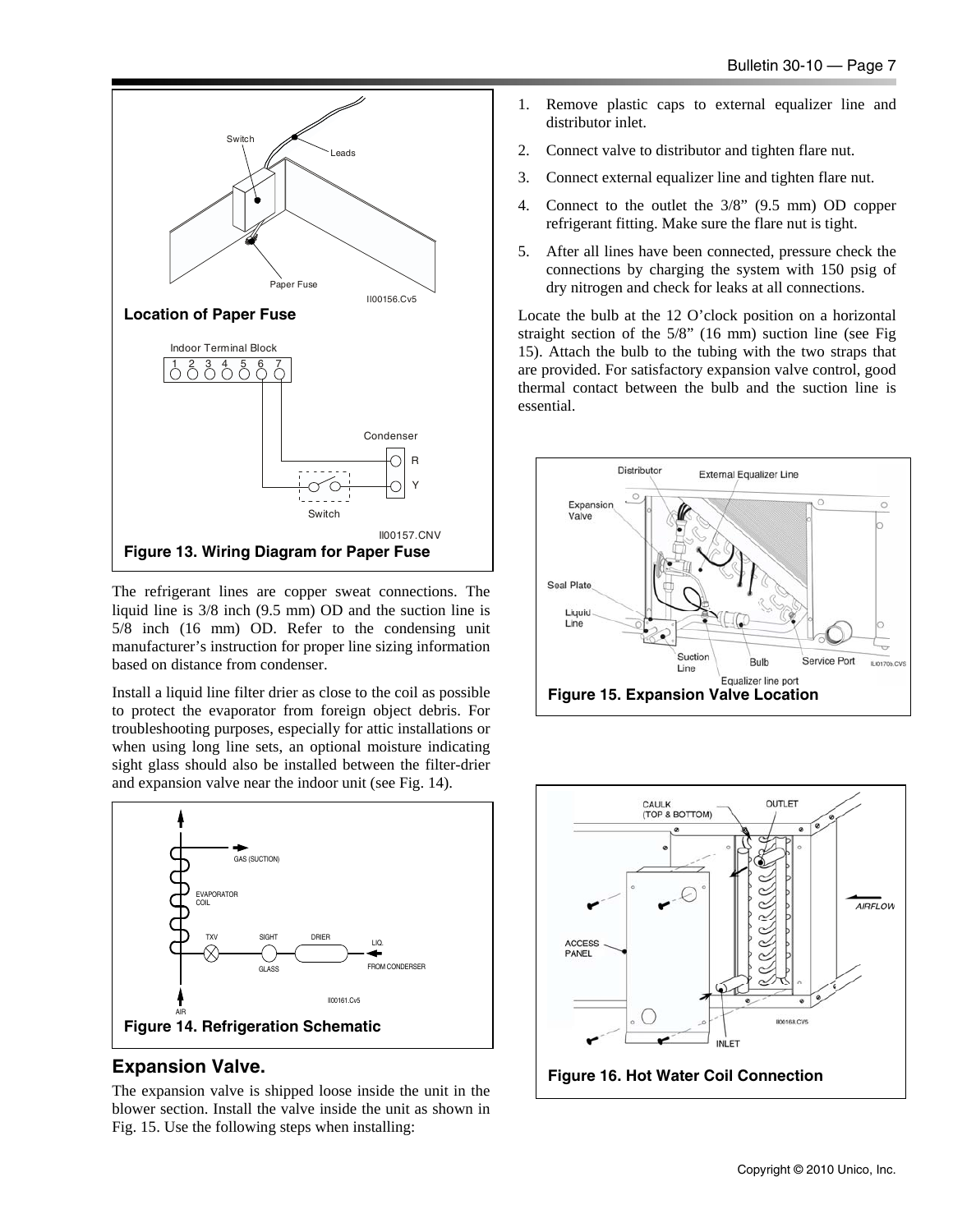## **Water Connections**

If you are installing the hot water coil, remove the side coil access panel. Slide the coil into the cabinet if not already installed at the factory and reinstall the door panel. After removing plugs in the inlet and outlet holes, caulk around connections to prevent leakage.

Pump and pipe sizing should be based on proper flow rate. Refer to Appendix A for water coil capacities based on flow rate.

All water connections are 5/8 inches OD (16 mm) sweat connections. Sweat the water connections, then fill the system. Install a vent valve at the highest point and a drain valve at the lowest point of the water system (refer to Fig. 17). Fill and bleed the air from the system. If unit is in an unconditioned space care must be taken to prevent the water from freezing. Use a glycol-water antifreeze solution with a freezing point below the coldest temperature expected.

As an alternate to an anti-freeze solution, the water can be continuously circulated to prevent freezing. If the coil will not be used for an extended period of time during cold

temperatures, drain the system then flush with a glycol solution.

## **Wiring**

#### **WARNING!**

**DISCONNECT ELECTRICAL SUPPLY BEFORE WIRING UNIT TO PREVENT INJURY OR DEATH FROM ELECTRICAL SHOCK.** 

All electrical wiring must comply with all local codes and ordinances. Make electrical connection in accordance with the wiring diagram shown in Fig. 18. Use a separate 1 ph - 230/208V – 60/50 Hz power supply with a 15 amp fuse or breaker and appropriate wire gauge per local code.

The wiring diagrams in this instruction manual are for a cooling-only system, heat pump system without electric heat, or cooling with a hot water coil. Separate wiring instructions for electric heating will ship with that the electric duct heater.

1. Connect the control wiring per Fig. 19 for cooling-only application, Fig. 20 for heat pump applications, or Fig. 21 for cooling with a hot water coil. Refer to Installation Instructions for Electric Duct Heaters for wiring instructions for



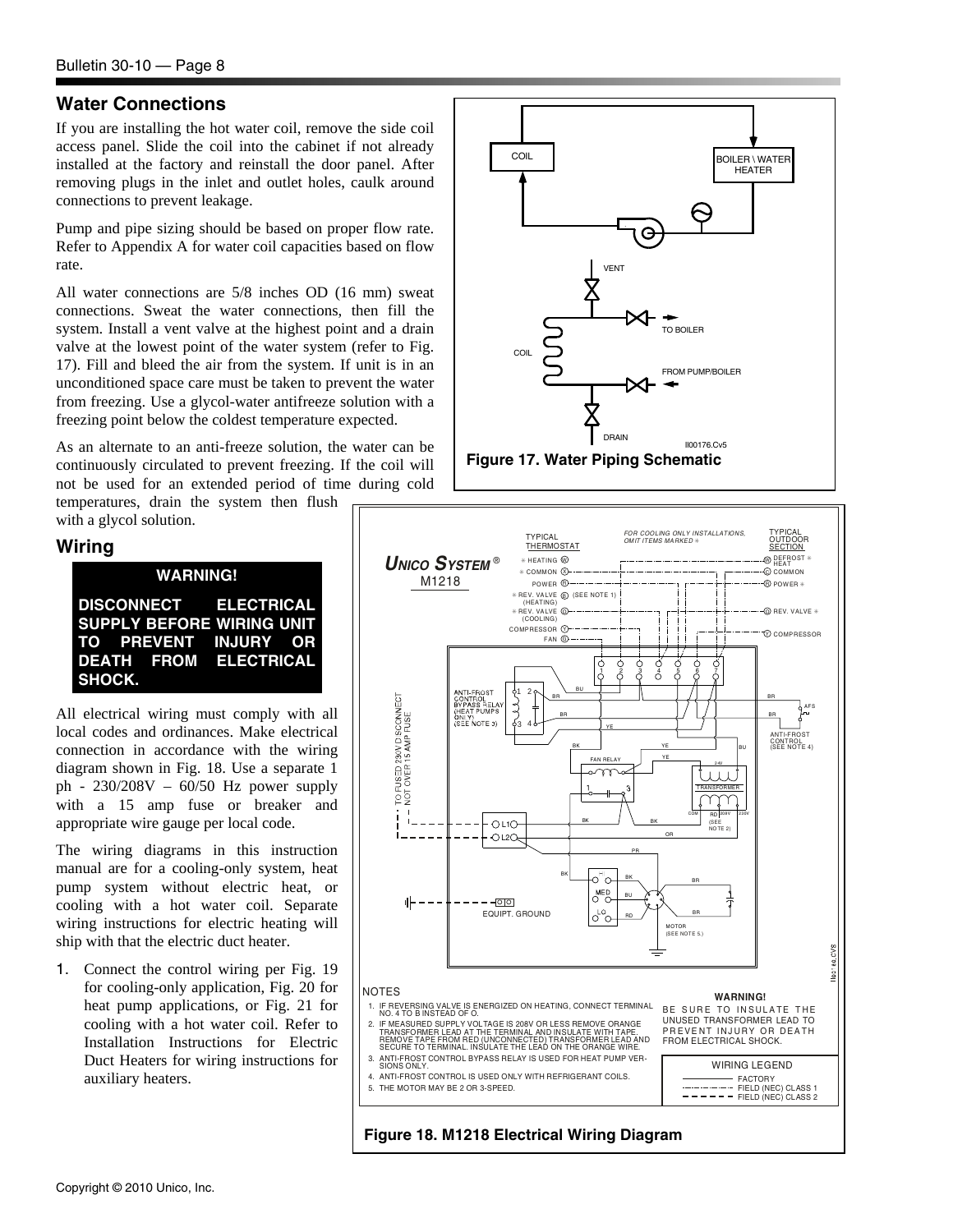Match thermostat anticipator settings for combined amperage load of all components, including electric heater contactors, to prevent damage to thermostat.

2. Connect power supply to terminals L1 and L2 on the high voltage terminal block. Connect a ground wire to equipment grounding lug located inside of the control box near the incoming power opening.

#### **WARNING!**

**BE SURE TO INSULATE THE UNUSED TRANSFORMER LEAD TO PREVENT INJURY OR DEATH FROM ELECTRICAL SHOCK.** 

The low voltage transformer is factory wired for a primary voltage of 230V. If power supply is 208V, remove ORANGE lead from L2 terminal and connect



RED lead to L2. Insulate the connector on the unused wire lead.

## **Hydronic Heating (Hot Water) Coil Wiring**

A normal heat-cool thermostat will not energize the indoor blower during the heating cycle; therefore, use either use a electric furnace thermostat or installed a low-voltage double-throw double-pole (DPDT) relay as shown in Fig. 21, e.g. Honeywell R8222N1011 relay or equal. If an aqua stat is not used, install a wire from terminal 5 of the low voltage block to terminal 3 of the relay as shown in Fig. 21.





# **Charging and Startup**

## **Sequence of Operation**

The sequence of operation depends greatly on the options installed and type of control thermostat used. Most thermostats have a fan AUTO-ON switch. When the fan switch is set to ON, the "G" circuit is closed and the blower relay is energized. The indoor blower starts after about a 20 second delay. The following paragraphs describe the sequence of operation when the fan is set to AUTO. If the fan switch is set to ON, the sequence is the same except the "G" circuit is always closed and the indoor fan is always operating.

**Cooling Cycle (A/C or Heat Pump).** When the thermostat calls for cooling, the "Y" and the "G" circuits are closed, and a 24 V signal is sent to the compressor contactor in the outdoor unit and fan relay in the indoor unit. After about 20 seconds, the indoor blower starts. At the same time, the compressor and outdoor fan also start. Depending on the control circuitry in the outdoor unit, there may be a time delay before the outdoor unit starts. If the system was just turned off, the time delay could be as much as five minutes. The cooling system is now operating.

For heat pump thermostats setting the switch to 'cooling' immediately closes the "O" circuit, which is used to energize the reversing valve solenoid if required by the heat pump. Otherwise, the "B" circuit, which closes when switched in heating, is used to energize the reversing valve solenoid. (Refer to the heat pump manufacturer's instructions to see which mode the solenoid needs to be energized – whether in heating or cooling.)

When the thermostat is satisfied, the 24 V signals open and the outdoor unit stops. The indoor blower continues to operate for about 40 seconds, then stops. The system is now off.

**Heating Cycle (Heat Pump).** Setting the thermostat to HEATING will automatically switch the reversing valve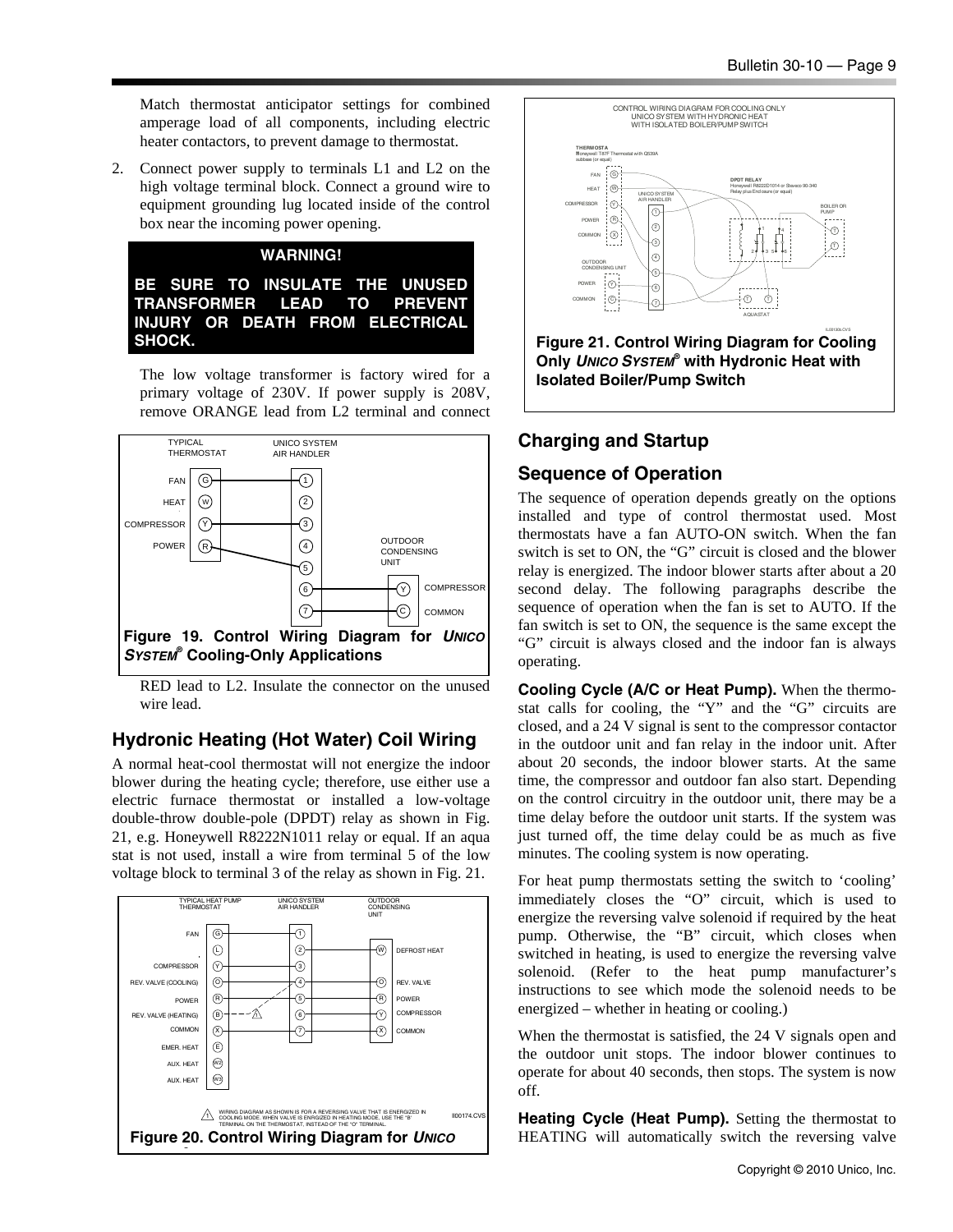solenoid. This setting closes the "B" circuit which sends a 24V signal to energize the solenoid if required by the heat pump. Otherwise the "B" circuit is not used and the solenoid is not energized during heating.

When the thermostat calls for heating, the "Y" and "G" circuits are closed, sending a 24 V signal to the compressor contactor in the outdoor unit and the fan relay in the indoor unit. This starts the indoor blower and the outdoor compressor and blower. There is a time delay of about 20 seconds for the indoor unit. The heating system is now operating in stage one.

If the first stage does not satisfy the thermostat, the second stage thermostat calls for more heat. This closes the "W2" contacts and energizes the sequencer for electric heat. When the second stage thermostat is satisfied, the "W2" circuit is broken and the sequencer is de-energized. The electric heating system is now off.

When the first stage thermostat is satisfied, the 24 V signals open and the outdoor unit stops. The indoor blower continues to operate for about 40 seconds, then stops. The system is now off.

**Heating Cycle (Electric Heat).** When the thermostat calls for heating, the "W" and "G" circuits are closed. The W circuit completes the 24V signal to the sequencer in the electric duct heater, which cycles on the electric heating elements. The G circuit completes the 24V signal to the fan relay in the indoor unit, which starts the indoor blower after a time delay of about 20 seconds. The heating system is now operating.

When the thermostat is satisfied, the 24 V signals open and the indoor blower stops after about 40 seconds. At the same time the sequencer cuts the power to the electric elements. The system is now off.

*Note: Use a thermostat designed for electric heat. A normal heating-cooling thermostat will not close the "G" circuit on heating.* 

**Heating Cycle (Hydronic Heat).** When the thermostat calls for heating, the "W" circuit is closed sending a 24 V signal to the field installed heating relay. This relay closes two circuits. One completes the boiler circuit, which either opens a valve or starts a pump. The other completes the fan relay circuit, energizing the blower motor relay and starting the blower after a 20-second delay.

If an aquastat is utilized, the fan relay circuit will remain open until the aquastat is satisfied.

When the thermostat is satisfied, the 24 V signal to the heat relay opens and the pump or valve circuit opens which stops the pump or closes a valve. The fan circuit opens and deenergizes the fan relay. After about 40-seconds the blower stops.

### **Fan Speed**

The standard motor has 3 speeds but it operates as a one-speed motor. Select the speed which achieves at least 300 CFM (142 L/s). More air is generally not a problem unless the air flow from the outlets exceeds 40 CFM (19 L/s). If this is the case, simply choose a lower speed, making sure the minimum airflow through the unit is maintained. The unit is factory set to use the medium speed with the standard motor.

The optional 2-speed motor is available with the Unico ACB (Advanced Control Board). For more information on this feature refer to Bulletin 30-38.

|                     | Airflow    |       | Amperage @ 230V |        |         |  |  |
|---------------------|------------|-------|-----------------|--------|---------|--|--|
|                     |            |       | High            | Medium | Low     |  |  |
|                     | <b>CFM</b> | (1/s) | Speed           | Speed  | Speed   |  |  |
| 3-Speed             | 200        | (94)  | 1.21            | 0.88   | 0.79    |  |  |
| Motor<br>(Standard) | 300        | (142) | 1.37            | 1.11   | 1.02    |  |  |
|                     | 400        | (189) | 1.57            | 1.38   | 1.34    |  |  |
| 2-Speed             | 200        | (94)  | 1.05            |        | $\star$ |  |  |
| Motor<br>(Optional) | 300        | (142) | 1.20            |        | $\star$ |  |  |
|                     | 400        | (189) | 1.35            |        | $\star$ |  |  |

**Table 4. Motor Amperage versus Airflow**

Check for the proper airflow by measuring the amperage and compare to Table 4. For hot water systems, refer to Appendix A for minimum airflow.

#### **Checking Airflow.**

#### **CAUTION. DO NOT OPERATE BLOWER WITH FREE DISCHARGE OR LOW STATIC PRESSURES (BELOW 1 INCH WC (250 Pa)) TO PREVENT MOTOR FROM OVERLOAD-ING.**

After the system is installed and before charging system, check for proper airflow. Record the plenum static pressure and the motor amperage and voltage. With this information, the amount of airflow can be determined.

As a recommended further check on airflow, use a velometer to measure the CFM from each outlet. The most convenient instrument to use is a hand held vane type velocity meter that fits directly over the outlet. The Turbo-Meter (Davis Instruments Catalog No. DS105I07) or equivalent meter will give a direct LED readout on the KNOTS (FPM x 100) setting, when multiplied by 2 gives the CFM of the outlet within an accuracy of 10%.

By measuring and totaling the CFM of all outlets, the total airflow of the system can be closely approximated and provide a crosscheck for the airflow determined from the motor amperage and Table 4. Use Table 5 to help troubleshoot airflow problems.

<sup>\*</sup>Low speed for the optional 2-Speed motor produces half the high speed airflow (1.0 amp @ 230V)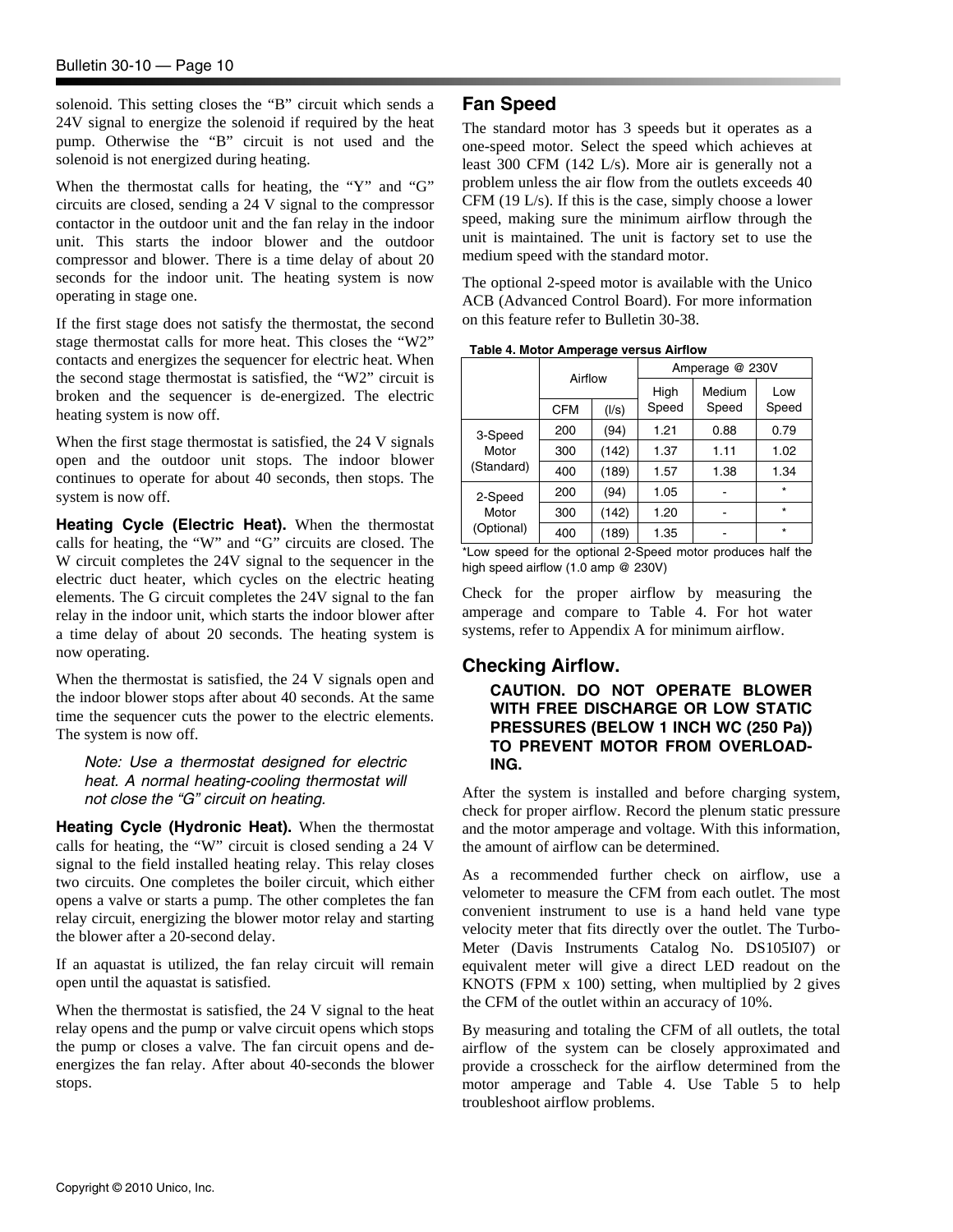**Static Pressure.** Measure the external static pressure (see the following section) in the supply plenum at least two feet (0.6 m) from the unit and verify that it is within the allowable range.

The plenum static pressure should be 1.4 to 1.6 inches of water column (350 to 400 Pa).

It is not necessary to measure the return duct static pressure unless it was field fabricated. The maximum return static pressure (including filters) should be 0.15 inches of water column (37 Pa). If it is greater than 0.15 inches of water column, add the return system pressure drop to the supply plenum static pressure to get the total static pressure drop.

**For example:** If the supply static pressure is measured to be 1.6 inches w.c. and the return system pressure drop is 0.25 inches w.c., the total static pressure drop is:  $1.6 +$  $0.25 = 1.85$ . In this case the static pressure is too high.

**Motor Amperage.** Remove the control panel and measure the current with an amp meter and compare to Table 4.

**How to Measure Static Pressure.** Measure the supply plenum static pressure at least 24 inches (610 mm) from the unit, but before any tee or elbow. A distance of between 2 and 3 feet (0.6 to 0.9 m) is best. Use an inclined manometer capable of reading at least 2.5 inches of water column (622 Pa), such as Dwyer Instrument's model 109 manometer. Be





**Figure 22. Measuring Plenum Static Pressure** 

sure to zero the scale and level the manometer. A magnehelic gauge that measures up to at least 2.5 inches of water may also be used.

Use a metal tube, typically 1/4-inch (6 mm) diameter, to measure the static pressure. Determine where you want it and cut or punch a small hole in the duct. Make the hole the same size as the metal tube to prevent leakage. Insert the metal tube one-inch (25 mm) so that the tip of the tube is flush to inside wall of the duct and perpendicular to the air stream as shown in Fig. 22.

Attach the metal tube to the manometer using a rubber hose (usually supplied with the manometer). Record the pressure.

Note: If the tube is not perpendicular to the air stream, the reading will be in error. You will get a higher reading if the tube is angled toward the air stream.

In the absence of a manometer you can build a simple but less accurate manometer in one of two ways. One way is to use a short piece of ruler or yardstick and clear plastic tubing as shown in Fig. 23.

| <b>Problem</b>               | <b>Probable Cause</b>                        | Remedy                                                                                                                              |
|------------------------------|----------------------------------------------|-------------------------------------------------------------------------------------------------------------------------------------|
| Low Static                   | Blocked filters, restriction in return duct. | Clear restriction.                                                                                                                  |
| and                          | Low Voltage.                                 | Check with local utility                                                                                                            |
| Low Amperage                 | Blower Wheel not aligned properly.           | Center wheel inside of inlet ring. Position on shaft for<br>1/8 inch (3 mm) clearance from inlet ring.                              |
| Low static.<br>high amperage | Large number of outlets or open duct.        | Add balancing orifices to outlets, check for missing<br>end caps or separated plenum.                                               |
| High Static,<br>Low Amperage | Restrictive duct system.                     | Add outlets, add splitter vane in tee, reduce the<br>number of tees and elbows in plenum, increase<br>plenum size to 9" equivalent. |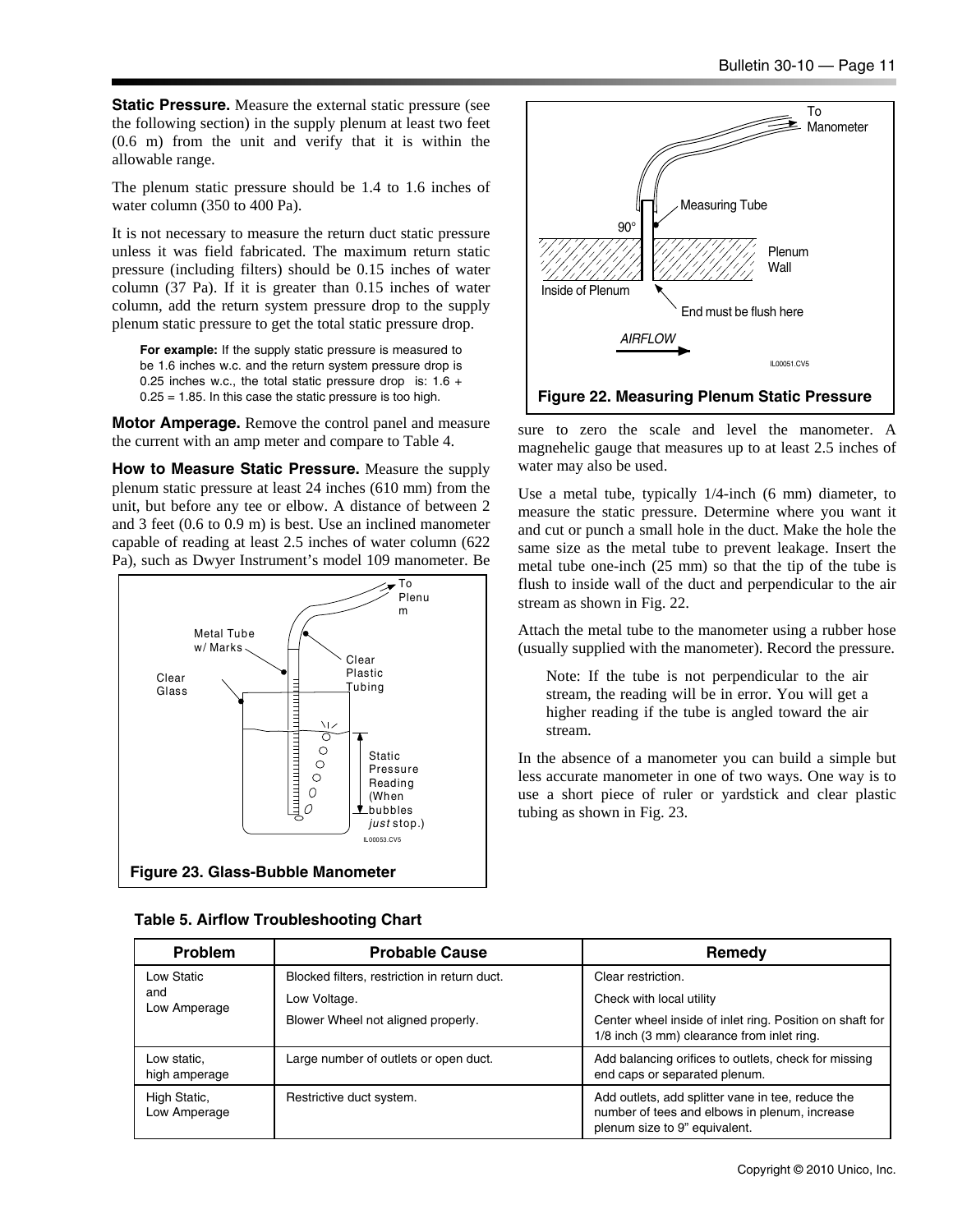#### **Charging a Cooling System**

**DO NOT VENT REFRIGERANT TO THE ATMOSPHERE!!** It is a violation of federal law and in some cases local ordinances. Always use a refrigerant recovery or recycling device.

If charging a heat pump, refer to *Bulletin 30-24, Instructions for "M" Series Modular Heat Pump Systems*. The following procedure is only valid for charging the system during the cooling mode.

To check for proper charge record the refrigerant pressures and temperatures. Check the refrigerant charge by measuring the amount of sub-cooling (or 'approach' temperature for some condensing units). If the outdoor manufacturer does not have sub-cooling or "approach" temperature charts, then be sure that the sub-cooling is between 3 and 8 °F (2 to 5°C). For long refrigerant lines or when the evaporator is above the condenser, the sub-cooling should be close to 8°F; otherwise, aim for the low end of the range.

After the refrigerant lines and evaporator have been carefully leak tested and evacuated, release the R22 operating charge in the condensing unit. The system is now ready for refrigerant charge adjustment.

Start up the system and check line voltage to assure it is within acceptable limits for the system as dictated by the condensing unit manufacturer. Run the system for 20 to 30 minutes to get reasonably stabilized conditions. Do not attempt to adjust charge with outdoor temperature below 75°F (24 °C). An outdoor temperature of 75 to 85°F (24 to 29 °C) is preferred.

If the system charge must be checked when the outdoor temperature is below 80 $\degree$ F (26.7  $\degree$ C), block the condenser coil until the head pressure is approximately equal to what its charging chart specifies for an 85°F (29 °C) day.

For heat pumps always check the charge in cooling mode. If this is not possible because of low outdoor temperatures, charge the system in the heating mode, but return later when the weather is warmer before the system is switched to cooling.

**Subcooling Method.** Many condensing unit manufacturers publish the amount of subcooling that the condenser will produce. Follow their instructions to charge the unit. Typical subcooling values will be between 8 and 15°F (5 to 9 °C). The unit should ALWAYS have some amount of subcooling. To be sure there is enough subcooling, especially if the unit is in a hot attic, check the liquid line sight glass near the evaporator for bubbles or measure the refrigerant liquid line pressure and temperature AT THE EVAPORATOR.

To measure subcooling use the following procedure:

- 1. Measure and record the liquid line pressure using an accurate refrigerant gauge. Record the corresponding saturation temperature for this pressure (see Table 6).
- 2. Measure and record the liquid line temperature using an accurate metal or glass thermometer, or thermocouple. Tape or strap the sensor firmly against the surface of the liquid line and cover with insulation.
- 3. Determine the subcooling with the following equation:

#### *SATURATED TEMPERATURE - LIQUID LINE TEMPERATURE SUBCOOLING*

If the subcooling temperature at the condenser is low, the system is undercharged. If it is high, the system is overcharged and some refrigerant must be removed and collected in an empty refrigerant container. *Do not vent the refrigerant; it is a violation of federal law!*

In some cases, such as in a hot attic, the liquid line will pick up heat and lose its subcooling. This will be apparent if the subcooling at the evaporator is low. In these cases, the liquid line should be insulated or strapped to the suction line and both insulated. The same problem can occur for long refrigerant lines; in this case, increase the size of the liquid line to reduce the pressure drop.

#### **CAUTION. TO MAINTAIN PROPER HEAT PUMP OPERATION, DO NOT STRAP THE LIQUID AND SUCTION LINES TOGETHER FOR HEAT PUMP SYSTEMS.**

**Superheat Method** Do not charge the system based on superheat. Superheat measurements should only be used to verify that the expansion valve is working properly. If is more than expected please refer to the *Technote* on troubleshooting expansion valves.

The superheat should be between 8 to  $12^{\circ}$ F (4 to  $7^{\circ}$ C) at the indoor coil. In some cases, particularly for the larger capacity match-ups (i.e. 3 ton and 5 ton), a superheat of 15 to 18°F (8 to 10°C) is satisfactory. It is not uncommon to measure a superheat above 20 to  $25^{\circ}F$  (11 to  $14^{\circ}C$ ) at the condensing unit.

Be aware that the superheat value is also dependent on the outdoor air temperature. At lower air temperatures the superheat will be higher than at higher air temperatures. If the condenser ambient temperature is between 75 and 85°F (24 to 29°C), superheat should be approximately 10 to 12°F (5 to 7°C). If the outdoor temperature is between 85 and  $105^{\circ}$ F (29 to 40 $^{\circ}$ C), superheat should be approximately 8 to  $10^{\circ}$ F (4 to 5 $^{\circ}$ C).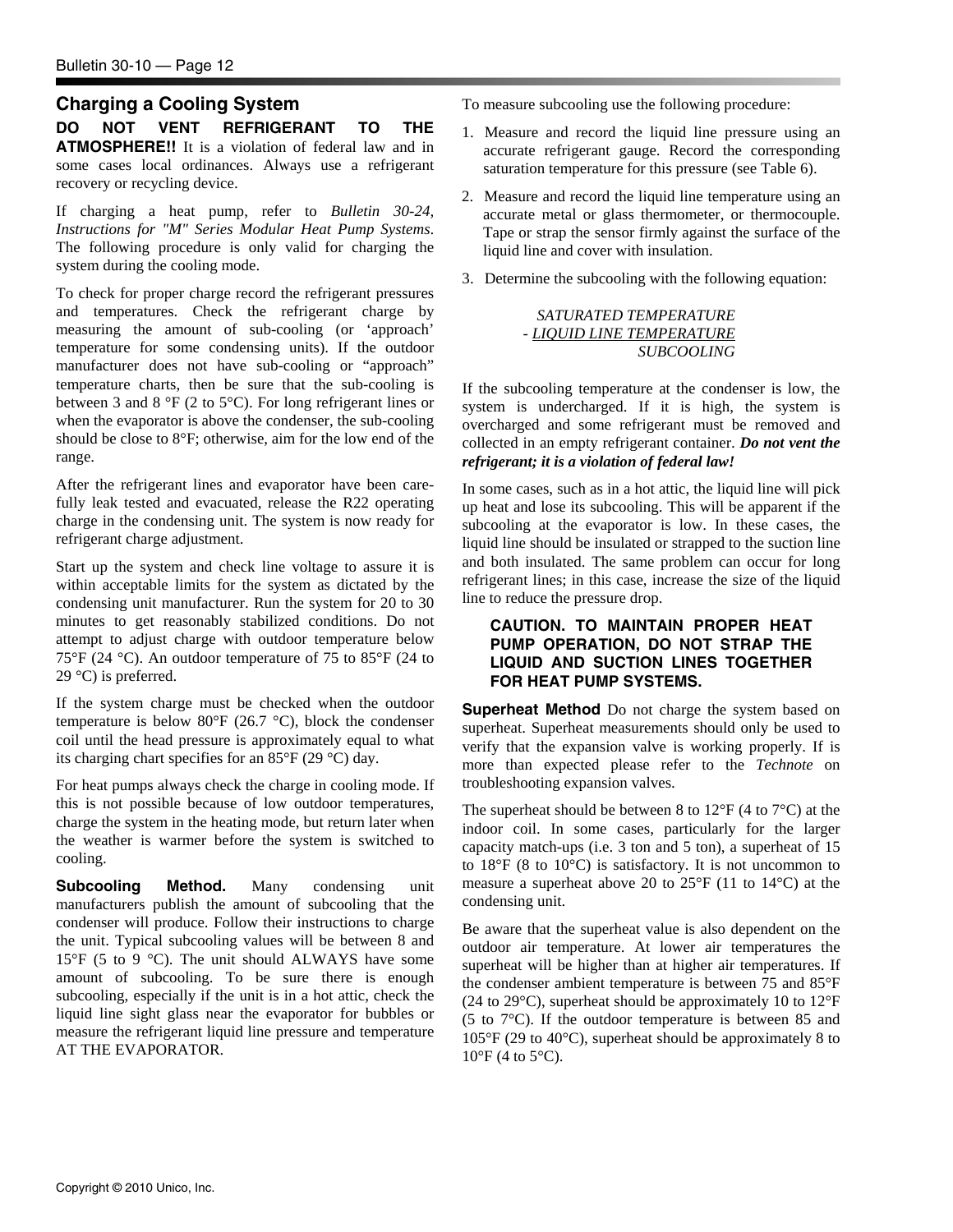To measure the superheat use the following:

#### 1. Measure and record the suction pressure at the evaporator outlet using an accurate refrigerant gauge. If this is not possible, measure the pressure at the service port on the suction valve fitting at the condensing unit and add the estimated pressure loss in the suction line between the condensing unit and evaporator. Record the corresponding saturation temperature for this pressure (see Table 6).

- 2. Measure the suction line temperature at the evaporator outlet using an accurate metal or glass thermometer, or thermocouple. Insert the thermometer under the insulation on the suction line and tape firmly against the surface of the suction tube.
- 3. Determine the superheat with the following equation:

|     | <b>Suction Line Temperature</b> |
|-----|---------------------------------|
|     | <b>Saturated Temperature</b>    |
| $=$ | Superheat                       |

**Charging by Gauge Pressures** It is not possible to charge the system by gauge pressures. Gauge pressure should only be used to verify the system is working properly

The Unico System will show a lower suction pressure during the cooling mode than a conventional system. Generally, it will be 10 to 15 psi (70 to 100 kPa) less. For example, a normal suction pressure for the Unico System will be about 65 psig (450 kPa) with an 85 to 95°F (29 to 35°C) outdoor temperature. Expect lower pressures when the outdoor temperatures are lower.

The head pressures should be similar to a conventional system when in the cooling mode.

**Using a Low Ambient Control Kit.** Since the Unico System operates at colder coil temperatures (in cooling mode), an anti-frost switch is installed on the coil to prevent coil freeze-up. In certain instances, such as when the outdoor ambient temperature is low, the condensing unit will cycle on the anti-frost switch. This may reduce the cooling capacity at a time when the cooling load is still fairly high. To provide better control and comfort, install a *low ambient control* on the condensing unit. Typically, a low ambient control is necessary when operating the unit at outdoor temperatures below 80°F (26.6 °C).

These controls come in different configurations such as the Hoffman Controls Corp. series 800AA head pressure control. This control modulates the outdoor blower to maintain a minimum liquid line temperature. Other controls may cycle the fan on off. In either case, check with the condensing unit manufacturer to determine what controls are compatible with the condensing unit.

## **R-410A, Puron© Refrigerant**

Puron is a registered trade name for refrigerant R-410A by Suva, a DuPont Company, which is an alternate to refrigerant R-22.

In 1987, scientists and government officials met in Montreal in response to the growing pressure to preserve the earth's ozone layer. The outcome of the meeting was the Montreal Protocol - an internationally binding action plan to eliminate ozone-harming chemicals. C*hlorofluorocarbons* (CFCs) such as R-12 - were targeted first since they caused the most damage to the environment. A cap was placed on the production of CFC's and in 1996, by law, all manufacturing was required to cease.

The Montreal Protocol's next phase-out targets are *hydrochlorofluorocarbons* (HCFCs), including R-22, the primary refrigerant in residential heating & air conditioning products.

The 1990 Clean Air Act in conjunction with the Montreal Protocol, established January 1, 2010 as the date when the U.S. will ban the manufacturing of products using HCFCs. The same document bans the manufacture of R-22 in 2020. Thereafter, only recycled R-22 can be used. The phase-out schedule is timed so that R-22 is available for expected lifespan of the R-22 equipment.

## **Charging a Heat Pump System**

**Charging in Cooling Mode.** Charging a heat pump, by its nature, is more difficult than a cooling-only refrigerant system. Quite often the ideal charge for cooling is different than the ideal charge for heating, making the system much more sensitive to the amount of charge. In some cases, the compressor will trip on high head pressure during the heating mode because it is overcharged if the system was charged during cooling. Likewise, the system may cycle on the anti-frost control because of a low refrigerant charge if the system was charged during heating.

To compensate for this charge difference some outdoor unit manufacturers have a charge compensator device that stores charge while in heating mode. Unfortunately there are no add-on devices to accomplish the same thing and only a few (usually the most expensive) model lines will have one. For this reason, it is often necessary to compromise the charge.

Although the unit can be charged in the heating mode, it is best to charge the unit during the cooling mode as described earlier. Then recheck the charge in the heating mode to be sure the system is not over charged.

**Charging in Heating Mode.** If the system is started up on heating where the return air temperature is significantly lower than the normal operating range of 65 to 75 °F (18.2) to 23.8 C), the suction pressure can be very low. Operate the system to bring up the return air temperature, using auxiliary heat if necessary, before checking system charge.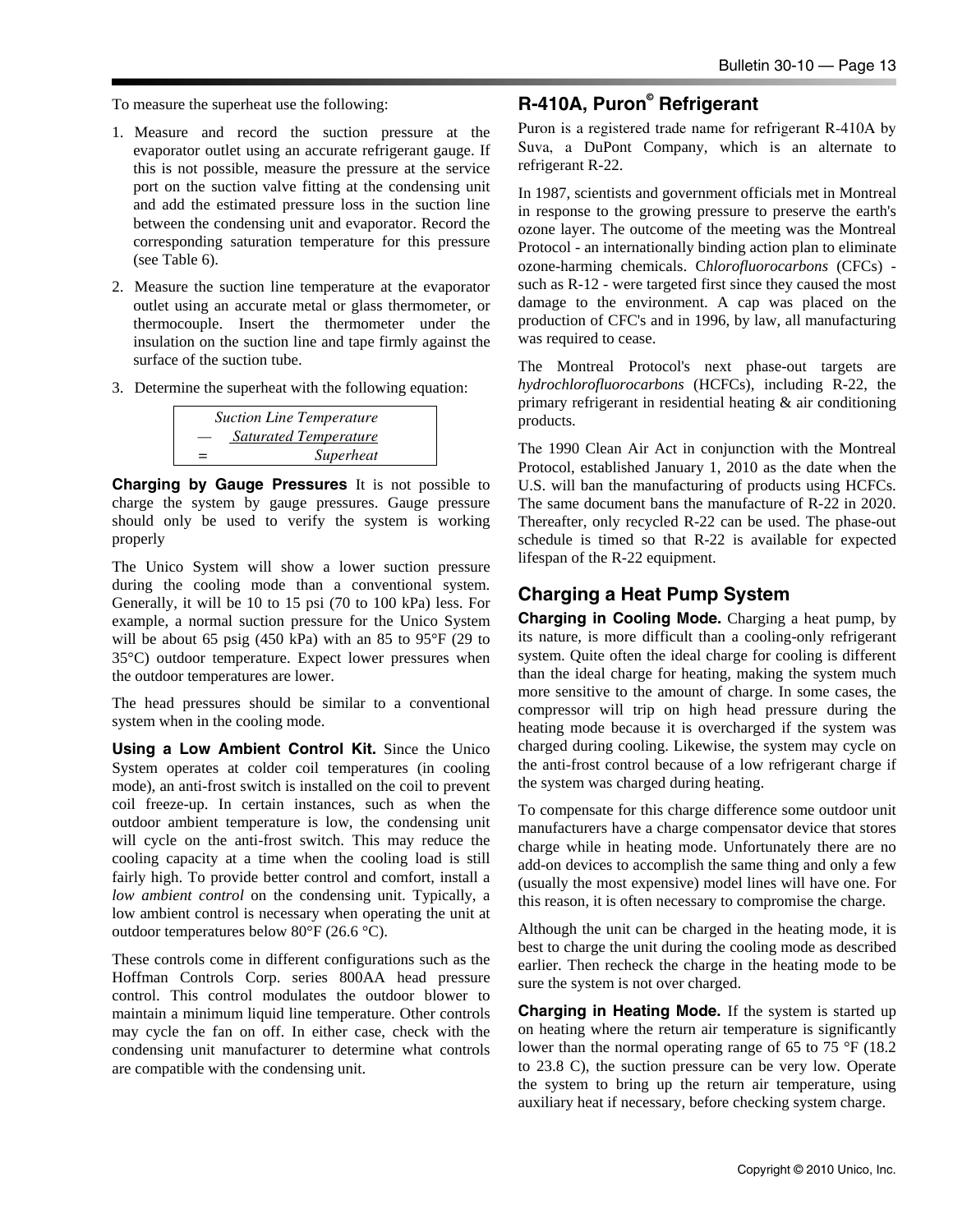In heating mode, the Unico System will have a slightly higher discharge (LIQ.) pressure then a conventional system, usually about 40 to 50 psig higher. It is this higher pressure that produces a warmer air temperature; preventing "cold blow", where the house is being heated with an air stream that feels cold.

Some outdoor heat pump units include a manual highpressure switch. It is important that the system be operated at pressures below the trip pressure of the high-pressure switch to avoid nuisance shut downs. If this occurs, use a high head kit as described below.

**Using a High Head Kit (Mild Weather Kit).** When any heat pump is operated during mild weather (temperatures above 50°F (10 C)), the compressor may trip out on the high pressure limit. The Unico System is particularly sensitive to this since it operates at a higher pressure.

To overcome this problem, install a mild weather kit (UPC – 65) to cycle the outdoor fan based on the compressor discharge pressure. However, be sure this control is compatible with the outdoor heat pump section being used.

### **Table 6a. 410A Saturation Pressure – Temperature**

| (English units) |        |  |  |  |  |  |
|-----------------|--------|--|--|--|--|--|
|                 | psig   |  |  |  |  |  |
| °F              | R-410A |  |  |  |  |  |
| 0               | 48.4   |  |  |  |  |  |
| 2               | 51.1   |  |  |  |  |  |
| 4               | 53.8   |  |  |  |  |  |
| 6               | 56.6   |  |  |  |  |  |
| 8               | 59.4   |  |  |  |  |  |
| 10              | 62.4   |  |  |  |  |  |
| 12              | 65.4   |  |  |  |  |  |
| 14              | 68.6   |  |  |  |  |  |
| 16              | 71.8   |  |  |  |  |  |
| 18              | 75.1   |  |  |  |  |  |
| 20              | 78.5   |  |  |  |  |  |
| 22              | 82.1   |  |  |  |  |  |
| 24              | 85.7   |  |  |  |  |  |
| 26              | 89.4   |  |  |  |  |  |
| 28              | 93.2   |  |  |  |  |  |
| 30              | 97.2   |  |  |  |  |  |
| 32              | 101.0  |  |  |  |  |  |
| 34              | 105.0  |  |  |  |  |  |
| 36              | 110.0  |  |  |  |  |  |
| 38              | 114.0  |  |  |  |  |  |
| 40              | 119.0  |  |  |  |  |  |
| 42              | 123.0  |  |  |  |  |  |
| 44              | 128.0  |  |  |  |  |  |
| 46              | 133.0  |  |  |  |  |  |
| 48              | 138.0  |  |  |  |  |  |
| 50              | 143.0  |  |  |  |  |  |
| 55              | 156.0  |  |  |  |  |  |
| 60              | 170.0  |  |  |  |  |  |
|                 |        |  |  |  |  |  |
| l,              |        |  |  |  |  |  |
| 90              | 274.0  |  |  |  |  |  |
| 95              | 295.0  |  |  |  |  |  |
| 100             | 317.0  |  |  |  |  |  |
| 105             | 341.0  |  |  |  |  |  |
| 110             | 365.0  |  |  |  |  |  |
| 115             | 391.0  |  |  |  |  |  |
| 120             | 418.0  |  |  |  |  |  |
| 125             | 447.0  |  |  |  |  |  |
| 130             | 477.0  |  |  |  |  |  |

# **Table 6b. 410A Saturation Pressure – Temperature**

| (SI units)   |             |
|--------------|-------------|
|              | kPa (gauge) |
| $^{\circ}C$  | R-410A      |
| -18          | 330         |
| $-17$        | 347         |
| $-16$        | 363         |
| $-15$        | 380         |
| -14          | 398         |
| $-13$        | 416         |
| $-12$        | 434         |
| $-11$        | 453         |
| -10          | 473         |
| -9           | 493         |
| -8           | 513         |
| $-7$         | 534         |
| -6           | 556         |
| $-5$         | 578         |
| $-4$         | 601         |
| $-3$         | 624         |
| -2           | 648         |
| -1           | 673         |
| 0            | 698         |
| $\mathbf{1}$ | 723         |
| 2            | 750         |
| 3            | 777         |
| 4            | 804         |
| 5            | 833         |
| 6            | 861         |
| 7            | 891         |
| 8            | 922         |
| 9            | 953         |
| 10           | 984         |
| 12           | 1050        |
| 14           | 1120        |
| $\bullet$    |             |
| 30           | 1780        |
| 32           | 1880        |
| 34           | 1980        |
| 36           | 2090        |
| 38           | 2200        |
| 40           | 2320        |
| 42           | 2440        |
| 44           | 2560        |
| 46           | 2690        |
| 48           | 2820        |
| 50           | 2960        |
| 52           | 3100        |
| 54           | 3250        |
|              |             |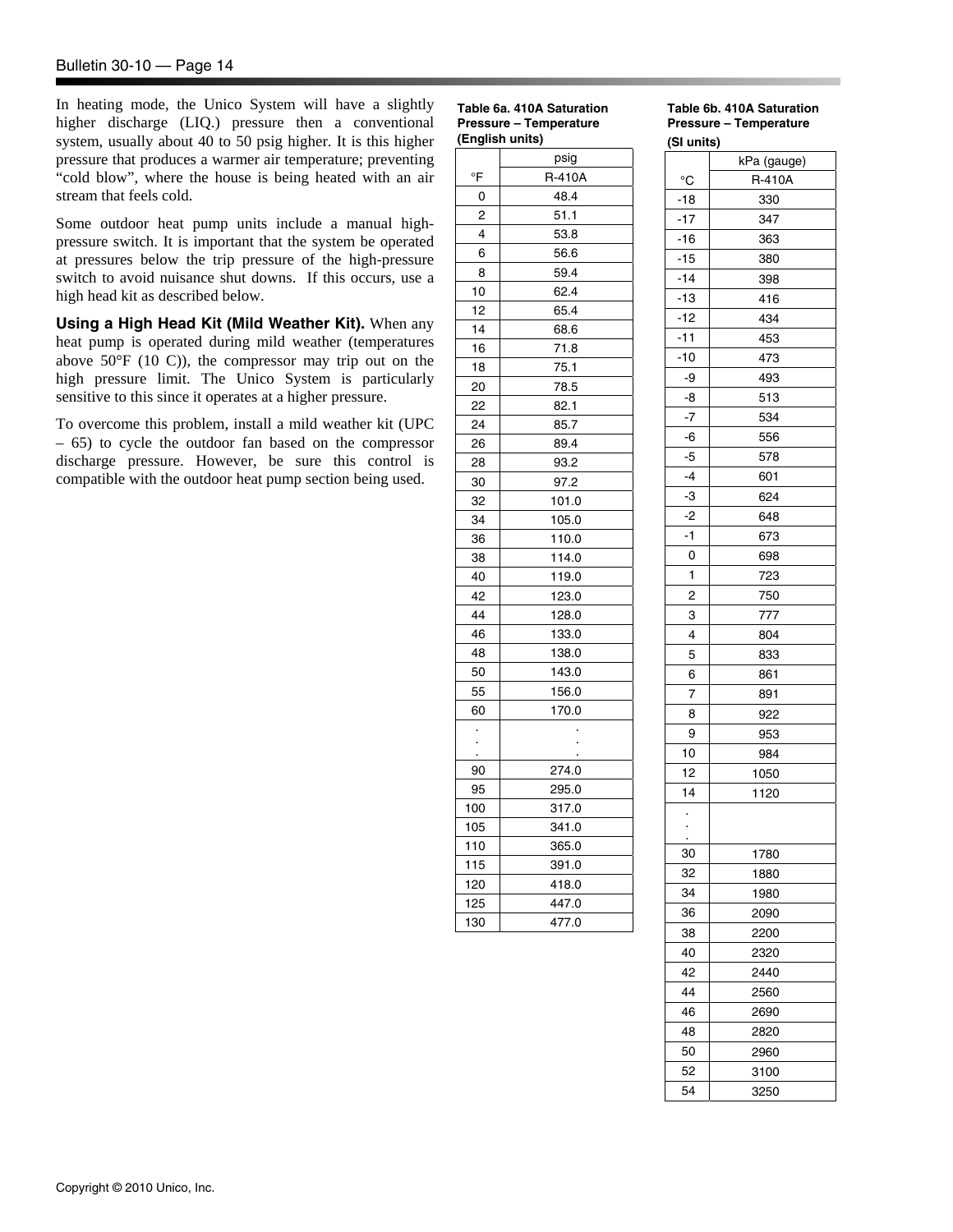|     | Entering                  |                | Water    |            |            | Airflow, SCFM (m <sup>3</sup> /s) |            |            |            |            |         |
|-----|---------------------------|----------------|----------|------------|------------|-----------------------------------|------------|------------|------------|------------|---------|
|     | Water                     |                | Flowrate |            | 200 (0.09) |                                   | 300 (0.14) |            | 400 (0.19) |            |         |
|     | Temperature               |                |          | Capacity   |            | Capacity                          |            |            | Capacity   | <b>WPD</b> |         |
| °F  | °C                        | <b>GPM</b>     | (L/s)    | <b>MBH</b> | (KW)       | <b>MBH</b>                        | (KW)       | <b>MBH</b> | (KW)       | ft. water  | (KPa)   |
|     |                           | $\overline{2}$ | (0.13)   | 10.2       | (2.97)     | 13.7                              | (4.01)     | 16.2       | (4.76)     | 0.9        | (2.69)  |
| 120 |                           | 4              | (0.25)   | 10.6       | (3.10)     | 14.9                              | (4.37)     | 18.5       | (5.42)     | 3.2        | (9.57)  |
|     | (48.9)                    | 6              | (0.38)   | 10.7       | (3.13)     | 15.3                              | (4.49)     | 19.3       | (5.65)     | 7.1        | (21.23) |
|     |                           | 8              | (0.50)   | 10.7       | (3.15)     | 15.5                              | (4.54)     | 19.7       | (5.76)     | 12.5       | (37.38) |
|     |                           | $\overline{2}$ | (0.13)   | 12.2       | (3.58)     | 16.5                              | (4.83)     | 19.6       | (5.75)     | 0.9        | (2.69)  |
|     |                           | 4              | (0.25)   | 12.7       | (3.72)     | 18.0                              | (5.26)     | 22.3       | (6.52)     | 3.2        | (9.57)  |
| 130 | (54.4)                    | 6              | (0.38)   | 12.8       | (3.76)     | 18.4                              | (5.40)     | 23.2       | (6.79)     | 7.1        | (21.23) |
|     |                           | 8              | (0.50)   | 12.9       | (3.78)     | 18.6                              | (5.46)     | 23.6       | (6.93)     | 12.5       | (37.38) |
|     |                           | $\overline{2}$ | (0.13)   | 14.3       | (4.19)     | 19.3                              | (5.66)     | 23.0       | (6.74)     | 0.9        | (2.69)  |
| 140 | (60)                      | 4              | (0.25)   | 14.8       | (4.35)     | 21.0                              | (6.15)     | 26.1       | (7.64)     | 3.2        | (9.57)  |
|     |                           | 6              | (0.38)   | 15.0       | (4.39)     | 21.5                              | (6.31)     | 27.1       | (7.94)     | 7.1        | (21.23) |
|     |                           | 8              | (0.50)   | 15.1       | (4.41)     | 21.8                              | (6.38)     | 27.6       | (8.09)     | 12.5       | (37.38) |
|     |                           | $\overline{2}$ | (0.13)   | 16.4       | (4.79)     | 22.2                              | (6.50)     | 26.4       | (7.75)     | 0.9        | (2.69)  |
|     |                           | 4              | (0.25)   | 17.0       | (4.98)     | 24.1                              | (7.05)     | 29.9       | (8.75)     | 3.2        | (9.57)  |
| 150 | (65.5)                    | 6              | (0.38)   | 17.1       | (5.02)     | 24.6                              | (7.22)     | 31.0       | (9.10)     | 7.1        | (21.23) |
|     |                           | 8              | (0.50)   | 17.2       | (5.04)     | 24.9                              | (7.29)     | 31.6       | (9.27)     | 12.5       | (37.38) |
|     |                           | $\overline{2}$ | (0.13)   | 18.4       | (5.40)     | 25.0                              | (7.33)     | 29.9       | (8.76)     | 0.9        | (2.69)  |
| 160 |                           | 4              | (0.25)   | 19.1       | (5.60)     | 27.1                              | (7.94)     | 33.7       | (9.88)     | 3.2        | (9.57)  |
|     | (71.1)                    | 6              | (0.38)   | 19.3       | (5.65)     | 27.7                              | (8.13)     | 35.0       | (10.25)    | 7.1        | (21.23) |
|     |                           | 8              | (0.50)   | 19.4       | (5.67)     | 28.0                              | (8.21)     | 35.6       | (10.44)    | 12.5       | (37.38) |
|     |                           | $\overline{2}$ | (0.13)   | n/a        | n/a        | 27.9                              | (8.17)     | 33.3       | (9.77)     | 0.9        | (2.69)  |
| 170 |                           | 4              | (0.25)   | n/a        | n/a        | n/a                               | n/a        | 37.5       | (11.00)    | 3.2        | (9.57)  |
|     | (76.7)                    | 6              | (0.38)   | n/a        | n/a        | n/a                               | n/a        | 38.9       | (11.41)    | 7.1        | (21.23) |
|     |                           | 8              | (0.50)   | n/a        | n/a        | n/a                               | n/a        | 39.6       | (11.61)    | 12.5       | (37.38) |
|     | Minimum Number of Outlets |                |          |            | 6          |                                   | 9          |            | 13         |            |         |

# **Appendix A – Hot Water Coil Performance**

# **Appendix B – Chilled Water Coil Performance**

| Entering<br>Water<br>Temperature |        | Water<br>Flowrate |        | Airflow, SCFM (m <sup>3</sup> /s) |        |            |            |        |            |            |        |            |            |         |
|----------------------------------|--------|-------------------|--------|-----------------------------------|--------|------------|------------|--------|------------|------------|--------|------------|------------|---------|
|                                  |        |                   |        | 200 (0.09)                        |        |            | 300 (0.14) |        |            | 400 (0.19) |        |            |            |         |
|                                  |        |                   |        | Capacity                          |        |            | Capacity   |        |            | Capacity   |        |            | <b>WPD</b> |         |
| $\circ$ F                        | °C     | <b>GPM</b>        | (L/s)  | <b>MBH</b>                        | (KW)   | <b>SHR</b> | <b>MBH</b> | (KW)   | <b>SHR</b> | MBH        | (KW)   | <b>SHR</b> | ft. water  | (KPa)   |
| 35                               | (1.7)  | 3                 | (0.19) | 13.6                              | (3.98) | 0.59       | 17.2       | (5.03) | 0.60       | 19.7       | (5.77) | 0.62       | 1.8        | (5.37)  |
|                                  |        | 4                 | (0.25) | 14.4                              | (4.23) | 0.58       | 18.9       | (5.53) | 0.59       | 22.1       | (6.48) | 0.60       | 3.4        | (10.15) |
|                                  |        | 5                 | (0.32) | 14.9                              | (4.37) | 0.58       | 20         | (5.86) | 0.59       | 23.8       | (6.98) | 0.59       | 5.3        | (15.83) |
| 40                               | (4.4)  | 3                 | (0.19) | 11.8                              | (3.46) | 0.60       | 14.9       | (4.38) | 0.62       | 17.2       | (5.03) | 0.64       | 1.8        | (5.37)  |
|                                  |        | 4                 | (0.25) | 12.6                              | (3.69) | 0.59       | 16.4       | (4.81) | 0.61       | 19.2       | (5.63) | 0.62       | 3.4        | (10.15) |
|                                  |        | 5                 | (0.32) | 13.0                              | (3.81) | 0.59       | 17.4       | (5.10) | 0.60       | 20.7       | (6.06) | 0.61       | 5.3        | (15.83) |
| 45                               | (7.2)  | 3                 | (0.19) | 10.0                              | (2.92) | 0.62       | 12.6       | (3.69) | 0.65       | 14.6       | (4.27) | 0.68       | 1.8        | (5.37)  |
|                                  |        | 4                 | (0.25) | 10.6                              | (3.10) | 0.61       | 13.8       | (4.05) | 0.63       | 16.2       | (4.75) | 0.66       | 3.4        | (10.15) |
|                                  |        | 5                 | (0.32) | 11.0                              | (3.21) | 0.61       | 14.6       | (4.28) | 0.62       | 17.4       | (5.10) | 0.64       | 5.3        | (15.83) |
| 50                               | (10.0) | 3                 | (0.19) | 8.0                               | (2.34) | 0.67       | 10.2       | (2.99) | 0.71       | 11.9       | (3.49) | 0.74       | 1.8        | (5.37)  |
|                                  |        | 4                 | (0.25) | 8.5                               | (2.48) | 0.66       | 11.1       | (3.25) | 0.68       | 13.1       | (3.84) | 0.71       | 3.4        | (10.15) |
|                                  |        | 5                 | (0.32) | 8.8                               | (2.56) | 0.65       | 11.7       | (3.42) | 0.67       | 14.0       | (4.09) | 0.70       | 5.3        | (15.83) |
| 55                               | (12.8) | 3                 | (0.19) | 6.0                               | (1.75) | 0.76       | 7.8        | (2.30) | 0.80       | 9.3        | (2.72) | 0.84       | 1.8        | (5.37)  |
|                                  |        | 4                 | (0.25) | 6.2                               | (1.83) | 0.74       | 8.3        | (2.44) | 0.78       | 10.0       | (2.93) | 0.81       | 3.4        | (10.15) |
|                                  |        | 5                 | (0.32) | 6.4                               | (1.88) | 0.73       | 8.7        | (2.53) | 0.77       | 10.5       | (3.07) | 0.80       | 5.3        | (15.83) |
| Minimum Number of Outlets        |        |                   |        | 6                                 |        |            | 9          |        |            | 13         |        |            |            |         |